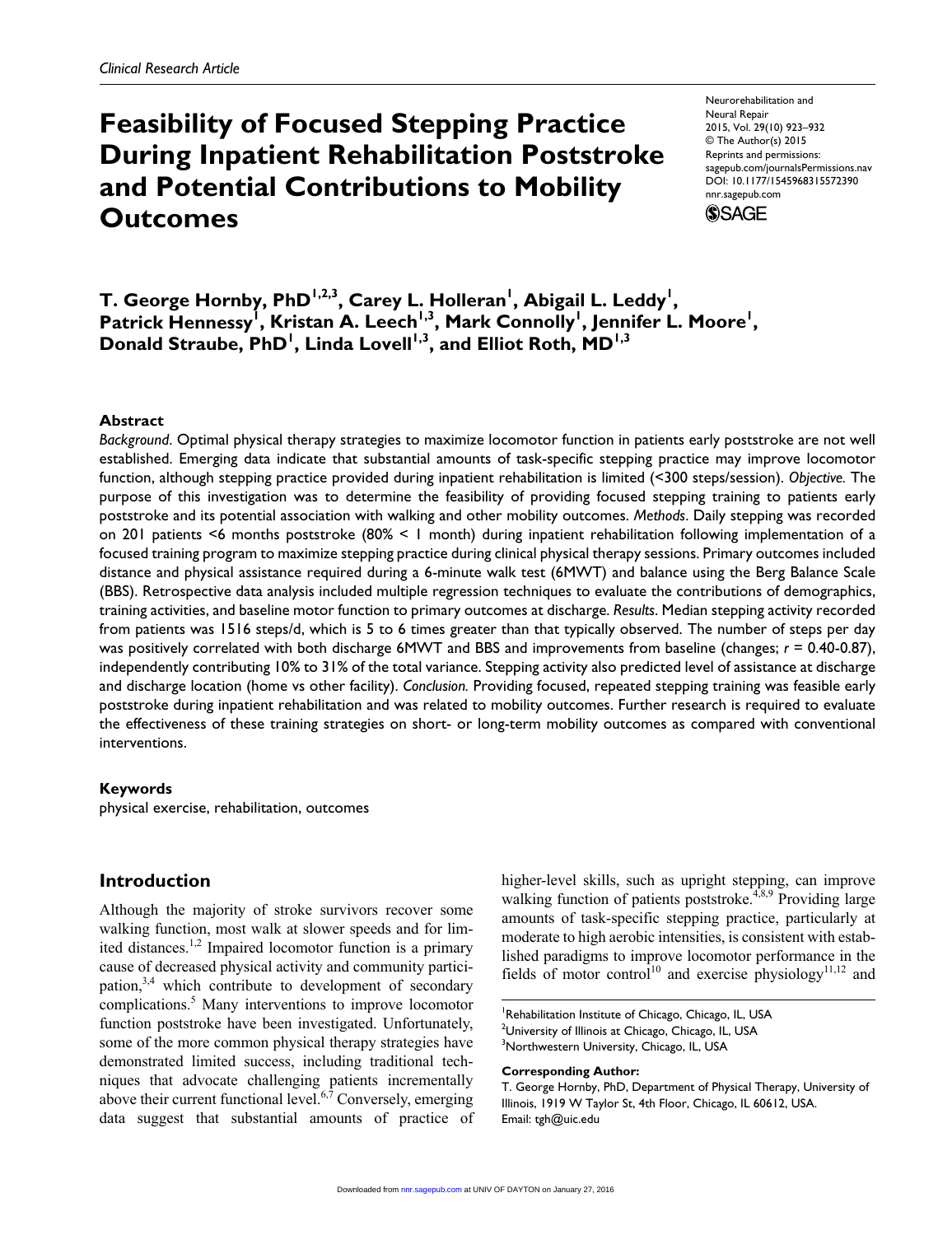with principles underlying plastic changes throughout the central nervous system.<sup>13</sup> Application of such training early poststroke could also amplify its effects on recovery.<sup>13</sup>

Despite these findings, the amount and intensity of locomotor practice observed during inpatient rehabilitation of individuals poststroke remain limited. Observational studies of inpatient physical therapy sessions indicate that patients practice a variety of walking and nonwalking tasks (eg, static balance, strengthening, transfers), with limited amounts of practice of any single behavior.<sup>14</sup> Previous and recent published estimates of total amount of stepping practice during inpatient rehabilitation averages only 250 to 300 steps/session or day,  $14,15$  with slightly greater stepping practice provided during outpatient rehabilitation (average 400- 900 steps/session). $4,14$  The intensity of interventions is also very low, with heart rates (HRs) reaching aerobic training zones for only 2.8 minutes  $(4.8\%)$  of sessions.<sup>16</sup> In contrast, research interventions that provide focused, high-intensity stepping practice to patients following discharge from inpatient rehabilitation can achieve 5 to 10 times more steps/ sessions at aerobic intensities up to 85% of age-predicted HR maximum  $(HR<sub>max</sub>)<sup>4,17</sup>$  In selected studies, the amount of stepping activity performed during training was significantly related to improvements in locomotor outcomes.<sup>4,18</sup> Reasons underlying provision of limited walking practice during inpatient rehabilitation are likely complex and multifactorial. Nonetheless, there is little clarity regarding how much stepping practice can feasibly be provided during inpatient rehabilitation because no study has attempted to implement focused stepping training to patients early poststroke within the context of inpatient physical therapy sessions.

The current investigation represents a retrospective analysis of a multidisciplinary initiative to implement an evidence-based stepping program to patients <6 months poststroke during acute inpatient rehabilitation. Within the context of regular physical therapy sessions, physical therapists prioritized therapeutic activities to maximize the amount and aerobic intensity of stepping practice. Our goals were to determine the feasibility of providing focused stepping practice at moderate to high intensities during inpatient rehabilitation and the potential associations with locomotor and nonlocomotor mobility outcomes. We were specifically interested in how prioritizing high-intensity walking training during inpatient rehabilitation may contribute to improvements in mobility outcomes in patients early poststroke.

# **Methods**

## *Study Sample and Design*

Retrospective data analysis was performed from data collection during implementation of the stepping program over

a 16-month period (June 2012 to September 2013) during inpatient physical therapy sessions on patients following an initial diagnosis of stroke of <6 months' duration. All patients on the 2 primary stroke rehabilitation units participated in the stepping program as possible, with exclusion of patients with restrictions in lower-extremity weight bearing (eg, amputation or lower limb fracture). Patient demographic information, training parameters, and outcome assessments were extracted retrospectively from electronic medical records and deidentified. Data were included if patients were 18 to 89 years old and were not pregnant or HIV positive per institutional review board policy. Specific demographics included gender, age, and duration poststroke as well as lesion side, type (ischemic/hemorrhagic), and distribution (classified as cortical [anterior, middle, or posterior], subcortical [lacunar], subtentorial [brainstem or cerebellar], or multiple lesions; see also Kwakkel and Kollen<sup>19</sup>). The Charlson Comorbidity Index<sup>20</sup> was also calculated, with the most recent stroke not included. Adverse events during the length of stay, including cardiovascular and neurological events, were recorded. All procedures were approved by the Northwestern University review board.

#### *Interventions*

The primary goals of the interventions were to maximize volitional stepping practice at high aerobic intensities during regularly scheduled, inpatient physical therapy sessions. The amount of stepping activity was recorded per minute from 7:30 am to 5:00 pm on weekdays throughout the length of stay using validated accelerometers worn on the paretic ankle (StepWatch, Modus Health, LLC, Washington,  $DC)^{21}$ ; such monitors are considered more accurate than other commercially available accelerometers, particularly at slower speeds. $22,23$ 

The general intervention strategies to increase the amount of stepping practice at high aerobic intensities have been described previously<sup>4,18</sup> in patients  $>1$  month poststroke with less severe physical impairments and performed outside of clinical therapy sessions. These interventions were discussed with the primary physical therapists treating the targeted patient population, and a multistrategy knowledge translation intervention was provided that included education and mentoring to improve adherence to the stepping program. For the current training interventions, however, guidelines regarding the types and environments of stepping tasks were not provided; rather, the treating therapists determined what type of stepping activities would be performed given the personnel available, equipment constraints, and the extent of their patient's disability. Stepping activities were generally practiced as a continuous task in a specific direction (forward, backward, or sideways) as opposed to stepping or weight shifting in place (part practice).<sup>10,24</sup> Stepping was performed on a treadmill and overground/stairs with or without bodyweight support or physical assistance as tolerated and deemed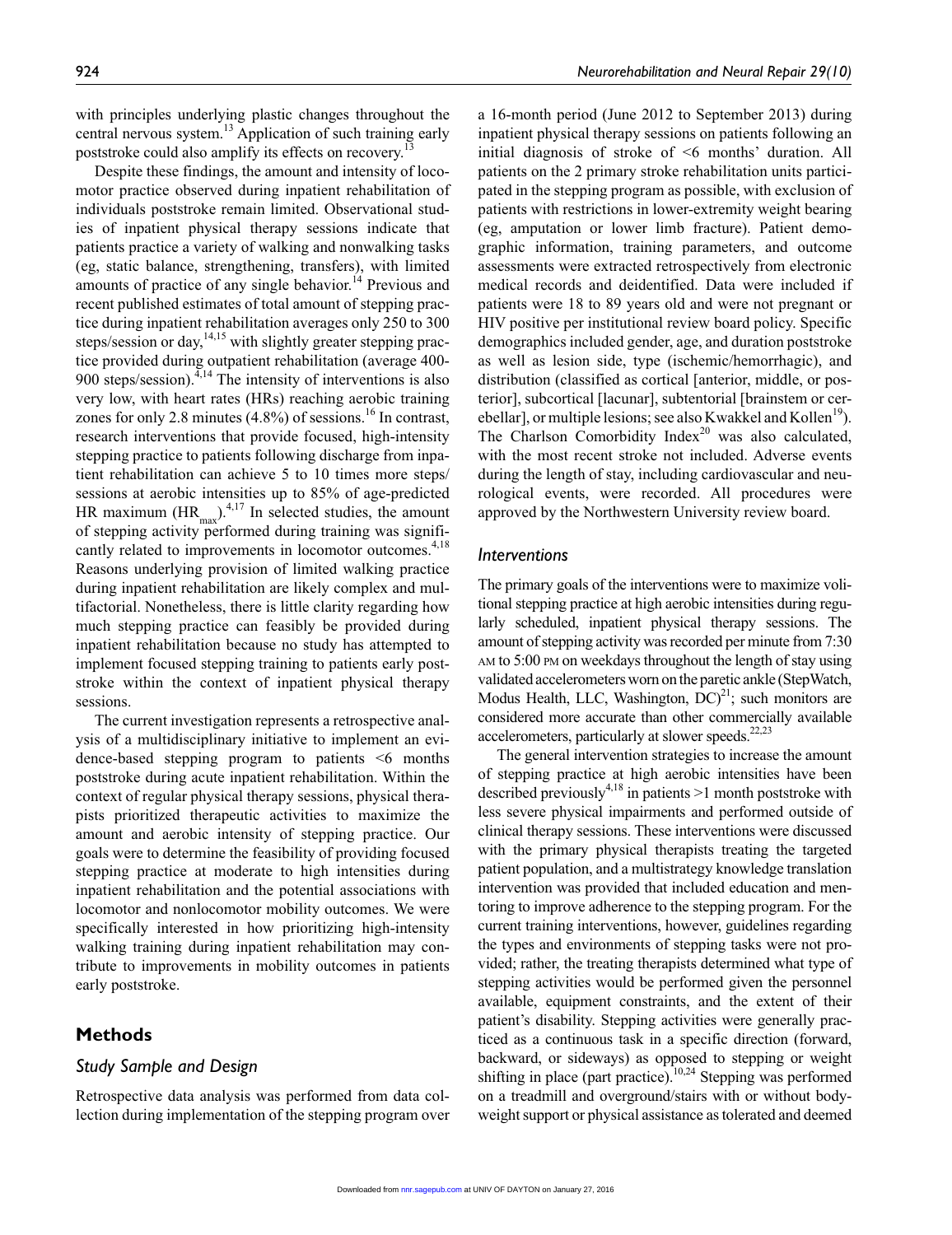appropriate by the treating therapists. Assistance at the limb or pelvis was provided as needed by therapists or elastic bands during stepping practice in more impaired patients, with assistance and weight support reduced as possible to enhance volitional participation. Patients also wore a gait belt or a safety harness attached to overhead support systems to minimize fall risk. The difficulty of stepping activities was progressed as tolerated, which could include reducing physical assistance, increasing speed, and walking in multiple directions, over and around obstacles, on uneven and compliant surfaces, and over curbs and stairs. Use of assistive devices or hand rails, or focus on specific aspects of walking (speed/endurance vs gait patterns) was determined by the treating therapists. No exoskeletal or elliptical robotic devices were utilized; only the treadmills and mechanical lifts on wheeled overground systems were motorized. A rehabilitation aide was also available on each unit to provide additional assistance if required.

During all stepping activities, physical therapists attempted to achieve aerobic intensity (ie, targeted HR ranges) as much as possible, with HRs monitored via pulse oximeters, with the duration during which HRs reached 70% to 85% of age-predicted  $HR_{max}$  documented<sup>4,11,18</sup> in 5-minute increments (HR range decreased by15 beats/min if prescribed  $\beta$ -blockers).<sup>25</sup> The Borg Rating of Perceived Exertion<sup>26</sup> (RPE; ordinal 6-20 scale) was also assessed, with scores  $\geq$ 14 (ie,  $>$ 13 or "somewhat hard") targeted and documented similarly. Patients with significant cardiorespiratory disease were not excluded, although targeted HR ranges were reduced as prescribed by the treating physician.

With the primary focus on stepping activities, substantial amounts of practice of nonwalking tasks, including bed mobility, transfers, and standing balance activities, could not be provided. Practice of these other activities was reserved primarily for family training as necessary or during weekly assessments. Patients received occupational or speech therapies as prescribed.

Therapists met with researchers weekly during the first 3 months of the implementation process to discuss potential barriers and facilitators of delivering these interventions in clinical care, including ensuring consistent outcome measure collection, with intermittent, informal meetings over the 16-month duration. During these meetings, feedback was provided to the therapists regarding amounts of stepping practice provided to patients. However, there was no systematic process for providing feedback directly to patients (as investigated previously $27,28$ ).

#### *Outcomes*

Primary outcomes were assessed weekly and included the 6-minute walk test (6MWT, in meters) and the Berg Balance Scale (BBS). The 6MWT was performed over a nonstandardized walkway, although with standardized instructions

to cover as much ground as possible within 6 minutes $^{29}$  over a specific course (eg, laps around inpatient hallways ~90 m), with the level of physical assistance (LoA) documented using an ordinal 7-point scale; this scale was similar to the Functional Independence Measure for walking  $(1 = total)$ assistance [patient performs  $0\%$ -24% of task];  $2 = \text{maxi}$ mum assistance  $[25\% - 49\%]$ ; 3 = minimal assistance  $[50\% -$ 74%];  $4 =$ minimum assistance [75%-99%];  $5 =$ supervision;  $6 =$  modified independent;  $7 =$  independent), without the distance requirements and categorizing contact guard assistance, or incidental contact in case of loss of balance = 5. The rating of contact guard assistance was used to differentiate between minimal physical assistance for forward progression or with loss of balance as compared with incidental contact in case of loss of balance; Functional Independence Measure walking subscore (FIM-Walk) was recorded separately. The BBS is a reliable 14-item, 56-point ordinal scale to assess postural stability in sitting and standing.<sup>30</sup> Walking speeds determined during a 10-m walk test are not presented here given the inconsistent documentation of LoA at admission and discharge. Furthermore, historical comparative data of the primary outcomes (6MWT) were available for patients poststroke during inpatient rehabilitation during the year prior to implementation strategies, although standardization procedures for the 6MWT limited testing to only those patients who did not require physical assistance  $(LoA \ge 5)$ . Accordingly, these data are not presented here.

Secondary outcomes included individual  $FIM<sup>31</sup>$  scores for bed mobility (FIM-Bed), toilet transfers (FIM-Toilet), and walking subscore (FIM-Walk). Additional baseline assessments performed during clinical evaluations included the following: manual muscle testing of paretic lowerextremity strength using a standard 0- to 5-point scale averaged over the dorsiflexors, plantarflexors, hip/knee flexors, and extensors<sup>32</sup>; the Postural Assessment Scale for Stroke  $(PASS)^{33}$ ; and combined FIM motor scores (FIM-Motor) and FIM-Cognitive score.<sup>34</sup> Daily stepping activity (steps/ day) was recorded as soon as possible following admission (median [interquartile range,  $IQR$ ] = 4 (3-6) days following admission), with placement and removal of the accelerometers by therapy or nursing staff each day. If the availability of accelerometers was limited, patients did not wear the monitors if stepping was not a goal or early during their length of stay in patients with PASS scores <10. Physical therapists were encouraged to document peak HR, peak RPE, and the amount of time (5-minute increments) patients were able to achieve the targeted intensities of RPE  $\geq$ 14 (RPE was utilized secondary to blunted cardiac responses with specific medications).

### *Analysis*

Demographic information, training interventions, and admission and discharge outcomes were tabulated, with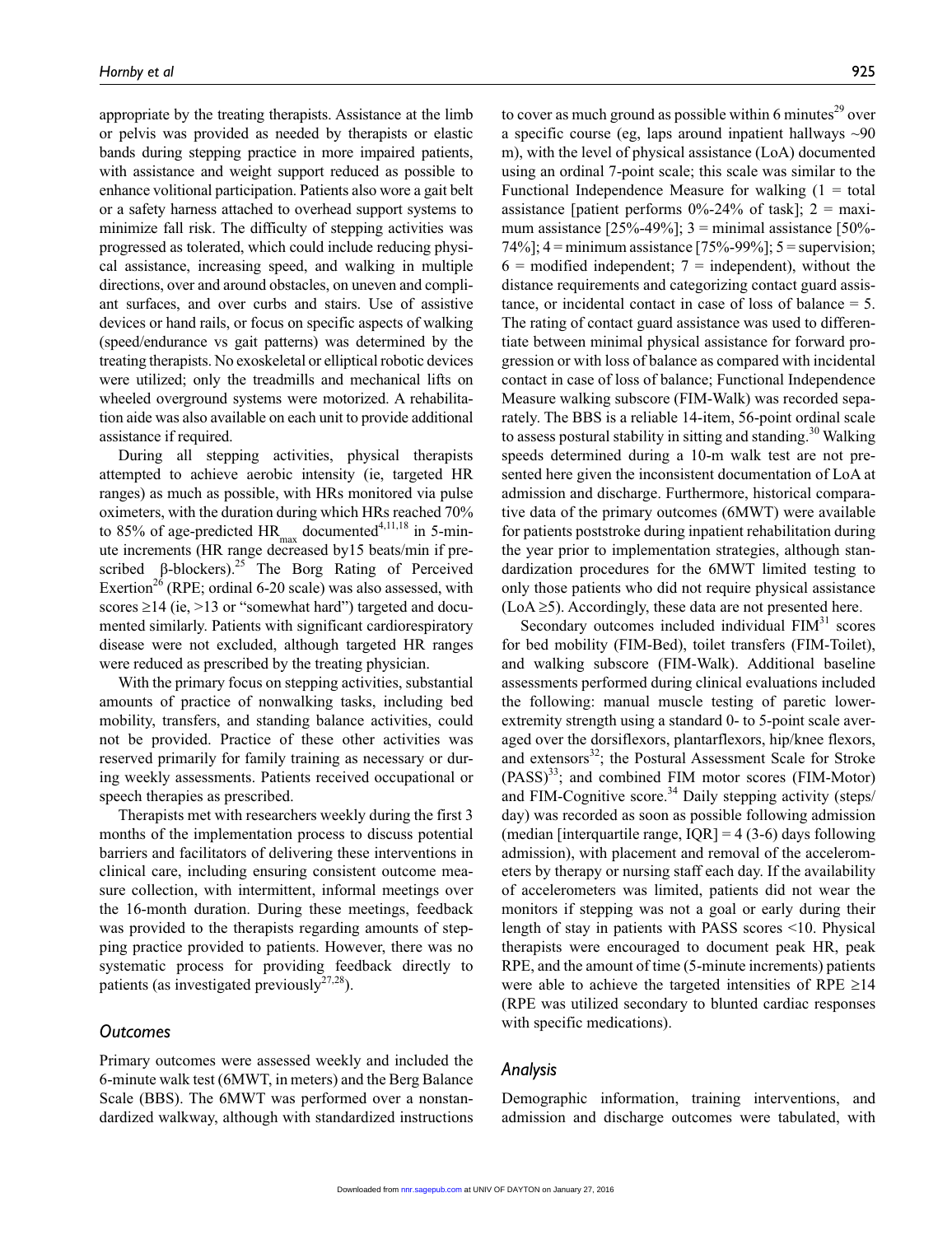outcomes utilized only if performed within the first and last week of the length of stay. Missing data were imputed only for 6MWT on initial admission, with 0 m entered for distance, and total assistance (score  $= 1$ ) entered for LoA if separate documentation of admission FIM-Walk indicated total assistance or no attempt. Analyses were similar both with and without imputed data, with the former presented.

Data were not normally distributed (Shapiro-Wilk tests) and are, therefore, presented using medians and IQRs. Spearman's correlation analyses determined associations between selected demographic, training, and admission data with primary and secondary outcomes at discharge and change ( $\Delta$ ) scores from admission (adjusted  $\alpha$  = .0005 with 100 comparisons). Additional analyses were performed to determine the contributions of steps per day as compared with demographic, training, and baseline data. Stepwise, multiple linear regression models were calculated to estimate the contributions of independent predictors to outcomes. Specific factors included age, gender, lesion distribution and laterality, Charlson Comorbidity Index, days poststroke, physical therapy in minutes per day, steps per day, and admission scores for paretic leg strength, BBS, and the primary outcomes at admission (11-14 data sets per independent predictor). Additional training characteristics of cardiovascular or perceived exertion (HR or RPE) were not utilized in the regressions because of inconsistent documentation (see Results section). The admission PASS was also not utilized secondary to the high correlation with admission BBS (*r* = 0.87). Subsequent hierarchical linear regression determined the independent contributions of steps per day to primary outcomes. Data transformation of 6MWT (square root) and BBS (2/3 power) was performed to ensure normalized residuals of regression models, although the resultant analysis revealed similar predictors to the raw data, with the latter presented. Collinearity was monitored, with variance inflation factors <3.0 considered acceptable.

Conditional logistic regression was also performed to evaluate contributions of independent predictors to discharge walking function and discharge location. Walking function at discharge was dichotomized for those who could or could not walk with only contact guard assistance or less (LoA ≥5 vs LoA ≤4) at discharge for >50 m (approximating FIM-Walk distances for estimates of community mobility). Discharge location was dichotomized for home versus other setting (eg, skilled nursing or other hospital setting). Receiver operating characteristic analysis was performed using the primary predictors identified from the logistic regression at the first and second week of admission. The area under the curve (AUC) was identified as well as the highest combined sensitivity and specificity (Youden's Index), the associated cutoff scores that best distinguished LoA  $\leq$ 4 versus  $\geq$ 5, and discharge location (home vs other). All analyses were performed using SPSS v21 as described **Table 1.** Demographic and Baseline Assessments of Patients on Admission, and Training Activities During the Length of Stay.

| Demographics                        | Median (IQR; n) or n (%) |
|-------------------------------------|--------------------------|
| Age                                 | 64 (55-75; 201)          |
| Gender: male/female                 | 4/87                     |
| Lesion location: right              | 74 (39%)                 |
| Left                                | 88 (44%)                 |
| <b>Bilateral</b>                    | 32 (17%)                 |
| Lesion distribution: cortical       | 98 (49%)                 |
| Subcortical                         | 32 (16%)                 |
| Subtentorial                        | 21 (15%)                 |
| Multiple/Unknown                    | 40 (20%)                 |
| Lesion type: ischemic               | 142 (71%)                |
| Hemorrhagic/unknown                 | 59 (29%)                 |
| Duration poststroke                 | 13 (8-25; 201)           |
| Charlson Comorbidity Index          | $1(0-3; 201)$            |
| <b>Baseline assessments</b>         |                          |
| Paretic leg strength                | $1(0-3; 177)$            |
| <b>PASS</b>                         | 17 (12-27; 182)          |
| FIM-Motor                           | 23 (15-33; 201)          |
| <b>FIM-Cognition</b>                | 14 (8-20; 201)           |
| Training characteristics            |                          |
| Length of stay (days)               | 28 (21-35; 201)          |
| PT sessions per day                 | $1.1(0.94-1.3; 201)$     |
| PT min/session (min)                | 54 (52-56; 201)          |
| Peak HR/session                     | 70 (62-76; 161)          |
| (percentage maximum)                |                          |
| Peak RPE/session                    | 16 (15-17; 160)          |
| Mean percentage session<br>RPF > 13 | 38 (31-44; 157)          |
| Daily stepping (steps/d)            | 1516 (594-2645; 201)     |

Abbreviations: FIM, Functional Independence Measure; HR, heart rate; IQR, interquartile range; PASS, Postural Assessment Scale for Stroke; PT, physical therapy; RPE, Borg Rating of Perceived Exertion.

above for the entire data set, with data analyzed separately for those who required physical assistance to walk at admission (LoA  $\leq$  4).

# **Results**

Clinical implementation of the training paradigm occurred on 2 inpatient units, with data collected on 201 patients over 16 months. Table 1 provides demographic data and baseline measures at admission. More than 80% of patients ( $n = 161$ ) were admitted <30 days poststroke, and only 15 between 60 and 180 days poststroke. Admission FIM-Motor and FIM-Cognition scores indicated that >80% of patients presented initially with severe deficits.<sup>34</sup> Physical assistance during the 6MWT (LoA  $\leq$  4) was required for 79% of patients.

Table 2 details the physical therapy interventions throughout the length of stay, with a median of 1.11 sessions/d, or 54 minutes/d. Measures of training intensity were documented at least once in 80% of patients, although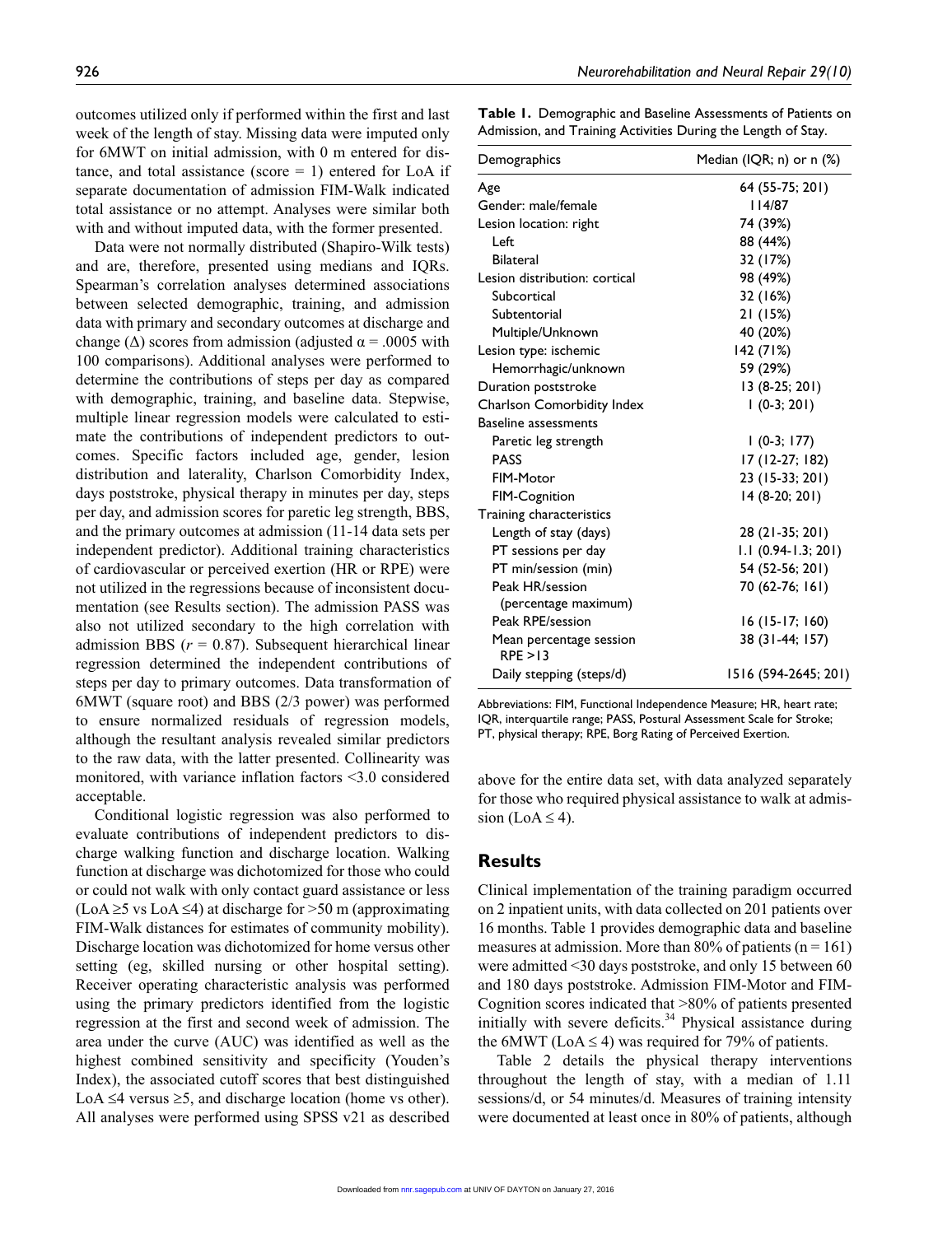| Outcome measures                | Admission    | Discharge    | n (%)     |
|---------------------------------|--------------|--------------|-----------|
| 6-Minute walk test (m)          | $15(3.0-67)$ | 146 (44-281) | 166 (83)  |
| 6-Minute level of<br>assistance | $3(2-4)$     | $5(4-5)$     | 166 (83)  |
| Berg Balance Scale              | $5(4-22)$    | 34 (13-46)   | 173 (86)  |
| FIM-Bed mobility                | $2(1-3)$     | $5(3-5)$     | 201 (100) |
| <b>FIM-Toilet transfers</b>     | $2(1-3)$     | $4(3-5)$     | 201 (100) |
| FIM-Walk                        | $1(1-2)$     | $4(3-5)$     | 201 (100) |
|                                 |              |              |           |

**Table 2.** Admission and Discharge Outcomes for Patient Population (All *P* < .0001).

only during 28% to 33% of sessions, with the available data indicating that patients were able to reach a moderate to high exercise intensity for an extended duration (median = 70% HR<sub>max</sub>, and 38% duration at RPEs ≥14). A total of 14 patients experienced a new-onset or suspected stroke ( $n = 7$ ; 3.4%) or another cardiopulmonary event ( $n = 7$ ) outside of therapy and were discharged; 10 returned to inpatient rehabilitation. The median steps per day throughout the length of stay was 1516 (594-2645) steps/d; lower number of steps

per day were achieved during the first versus second week (715 [222-1764] to 1308 [484-2689]). An example of variations in daily stepping across patients is depicted in Figure 1, which delineates the stepping activity of 2 patients who required maximal assistance (red;  $LoA = 2$ ) and moderate assistance (blue;  $LoA = 3$ ) during 6MWT at admission. Single-day steps per minute are presented at day 8 postadmission and 5 days prior to discharge (Figures 1A and 1B), with stepping activity clustered during physical therapy sessions. Steps per day during weekdays throughout the length of stay are also presented (Figure 1C), with the line and light band indicating median steps per day and IQR across the population. The patient who initially required maximal assistance (red) was able to achieve 1000 to 1500 steps on selected days, although the average stepping activity across the length of stay was near the 25th quartile. Conversely, the average stepping activity of the other patient (blue) was approximately the 75th percentile, with oftentimes 3000 to 7000 steps/d achieved.

Correlation analyses indicated that the number of steps per day was not correlated to demographic data with the exception of duration poststroke (*r* = −0.31). Rather, it



**Figure 1.** Individual single-day stepping activity (steps/day) at 8 days of length of stay (A) and 5 days prior to discharge (B) of 2 individuals at the 25th (blue) and 75th percentiles (red) of stepping activity. C. The number of steps per day throughout the length of stay in both patients is presented, with the horizontal line and shaded area representing the median and interquartile range of the steps per day of the population, respectively.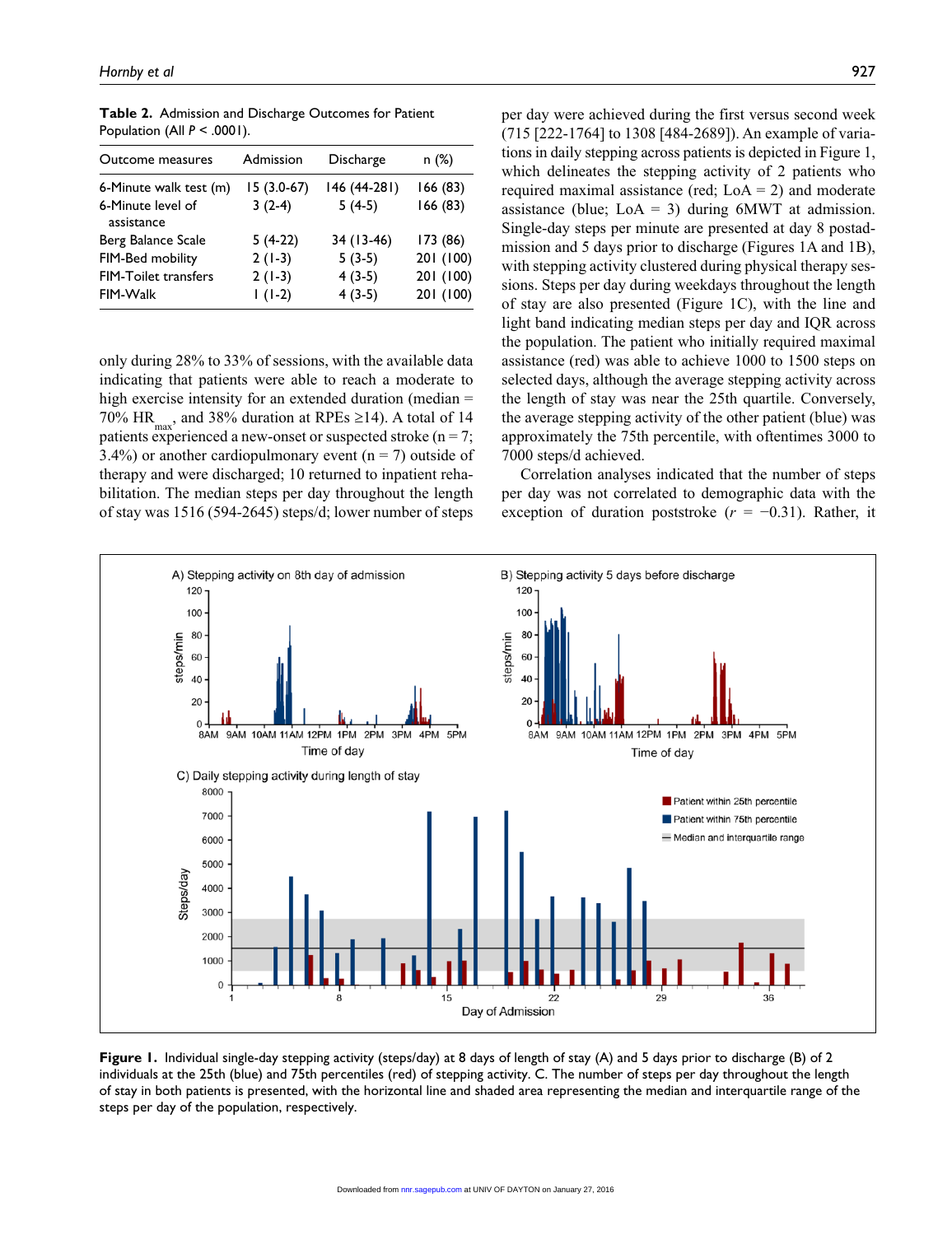

**Figure 2.** Relation between steps per day and discharge 6MWT (A) and Δ6MWT (B) in patients who required different levels of assistance (LoAs) at discharge (LoA of  $1 =$  red;  $2 =$  orange;  $3 =$  yellow;  $4 =$  green;  $\ge 5 =$  blue). Abbreviation: 6MWT, 6-minute walk test.

demonstrated significant correlations with training activities, including a negative correlation with length of stay  $(r = -0.30)$  but positive associations with minutes per day of physical therapy  $(r = 0.47)$ , peak HR  $(0.39)$ , and percentage time spent at RPE  $>13$  ( $r = 0.60$ ). The number of steps per day was also correlated with baseline paretic leg strength  $(r = 0.49)$ , BBS  $(r = 0.62)$ , 6MWT  $(r = 0.61)$ , and LoA  $(r = 0.55)$ .

Stronger correlations were observed between stepping activity and discharge outcomes. Table 2 details these outcomes at admission and final discharge for all patients, indicating median 6MWT improvements of 93 m (27-203), increases in LoA by 1 (0-2), and BBS improvements of 14 (5-28). Supplementary Table 1 provides the correlation coefficients between discharge and  $\Delta$  in outcomes and selected demographic, training, and baseline measures. The highest correlation coefficients were observed between the number of steps per day and discharge outcomes (all *P* < .0005), with strong to moderate correlations between stepping activity versus 6MWT ( $r = 0.87$ ) and  $\Delta$ 6MWT ( $r =$ 0.65; Figure 2). Slightly lower correlations were observed with BBS scores and number of steps per day (discharge BBS:  $r = 0.78$ ;  $\triangle BBS$ :  $r = 0.40$ ). Stepwise linear regressions for discharge 6MWT and BBS are provided in Equations 1 and 2, with significant predictors contributing 69% and 62% of the total variance  $(r^2)$ . Hierarchical linear regression analysis indicated that steps per day independently accounted for 20% of the variance in discharge 6MWT and 11% in BBS.

Discharge 6MWT = 
$$
59 \left( \frac{\text{Steps} / 1000}{\text{Day}} \right)
$$
  
+0.32 (Admission 6MWT) – 1.6 (Age)  $(1)$   
+14.7 (Practice Limb Strength) +109,

Discharge BBS = 
$$
6.0 \left( \frac{\text{Steps} / 1000}{\text{Day}} \right)
$$
  
+0.28 (Admission BBS)  
+4.7 (Cortical) – 0.09 (Duration) + 16.

Similar predictors contributed to both Δ6MWT and ΔBBS (Supplementary Table 2), with steps per day independently contributing 31% and 18% of the variance, respectively. The number of steps per day was the primary predictor of discharge FIM scores and secondary for all ΔFIM scores.

At final discharge, 71% of patients required contact guard assistance or less (LoA  $\geq$  5) during the 6MWT (vs 21% at admission). For patients with LoA  $\leq$ 4 at admission, 63% walked with  $LoA \ge 5$  at discharge. In Table 3, we detail the number of patients at a specific LoA on admission (1-5) and the number (percentage) of those at a specific discharge LoA as well as the median number of steps per day for each LoA. For example, 22 patients required total assistance to walk during the 6MWT at admission, although only 2 still required total assistance at discharge, and 9 patients (35%) required LoA ≥5. Median stepping activity for those at LoA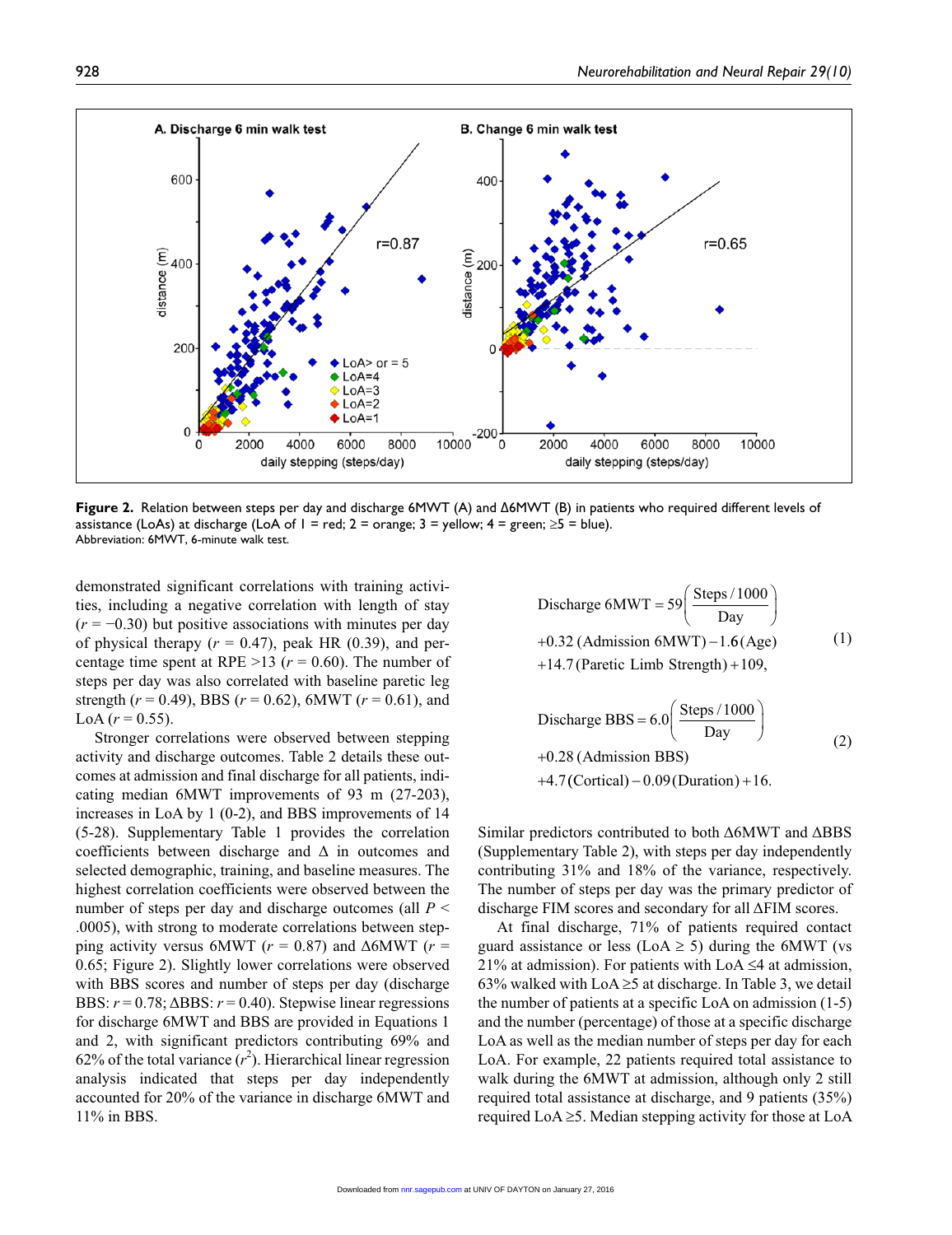|        | <b>Admission LoA</b> |         |        |         |         |                  |
|--------|----------------------|---------|--------|---------|---------|------------------|
| DC LoA |                      |         |        |         |         | Steps Per Day    |
|        | 2(7.7)               | 1(2.6)  | (2.7)  |         |         | 212 (145-340)    |
| 2      | 6(23)                | 7(18)   |        |         |         | 482 (429-506)    |
| 3      | 8(31)                | 7(18)   | 3(8.1) |         |         | 419 (369-615)    |
| 4      | (3.8)                | 6(15)   | 6(16)  | (2.9)   |         | 1016 (539-2010)  |
| 5      | 9(35)                | 18 (46) | 26(70) | 29 (85) | 29 (78) | 2053 (1293-2880) |
| >6     |                      |         | 1(2.7) | 4(12)   | 8(22)   | 4471 (3253-4619) |

**Table 3.** Number and Percentage of Patients at Admission and Discharge (DC) Level of Assistance (LoA) During the 6MWT, With Stepping Activity per DC LoA.

Abbreviation: 6MWT, 6-minute walk test.

**Table 4.** Receiver Operating Characteristic (ROC) Analyses and Weekly Responses for BBS and Stepping Activity.

|                                          |                   | Steps/day         | <b>BBS</b>        |                   |
|------------------------------------------|-------------------|-------------------|-------------------|-------------------|
| <b>ROC Analysis</b>                      | <b>First Week</b> | Second Week       | <b>First Week</b> | Second Week       |
| Area under curve (95% CI)                | $0.75(0.67-0.82)$ | $0.90(0.87-0.96)$ | $0.81(0.76-0.87)$ | $0.87(0.79-0.94)$ |
| Youden's index (sensitivity/specificity) | 0.41(0.56, 0.85)  | 0.70(0.85, 0.85)  | 0.52(0.66, 0.86)  | 0.65(0.79, 0.86)  |
| Cutoff scores                            | 1099              | 1003              | 5.5               | 10.5              |
| Stepping/BBS changes                     |                   |                   |                   |                   |
| DC LoA $\leq$ 4                          | 368 (136-786)     | 491 (296-843)     | $4(4-5)$          | $6(5-15)$         |
| DC LoA $\geq$ 5                          | 1190 (419-2467)   | 1981 (1141-3354)  | $11(5-30)$        | $24$ (11-41)      |
| Admission LoA $\leq$ 4                   | 818 (449-2717)    | 1757 (921-2749)   | $6(4-22.5)$       | $17(8-43)$        |
| Admission LoA >5                         | 1829 (976-3441)   | 2515 (1739-4488)  | 35 (29.5-42.5)    | 45 (37-52.5)      |

Abbreviations: BBS, Berg Balance Scale; CI, confidence interval; DC, discharge; LoA, level of assistance.

 $\leq$ 3 at discharge was  $\leq$ 500 steps/d, whereas median stepping for those at LoA  $\geq$ 4 at discharge was  $>$ 1000 steps/d.

Conditional logistic regressions were calculated to determine the primary predictors of patients' ability to ambulate at  $LoA \geq 5$  at discharge 6MWT and discharge location (home or other) following inpatient rehabilitation (Supplementary Table 3). Steps per day and admission BBS were identified as the primary variables for  $LoA \geq 5$  at discharge, with consistent findings following inclusion only of patients who required assistance at admission (ie, exclusion of  $LoA \geq 5$  at admission). Logistic regressions were also calculated to determine discharge location (home vs other) from inpatient rehabilitation. Inclusion of key discharge outcomes (6MWT, LoA, and BBS) revealed LoA  $\geq$ 5 at discharge and age as primary predictors of home discharge. With exclusion of discharge outcomes, stepping activity and age were the primary predictors of discharge location. More directly, step per day was strongly associated with LoA at discharge, which was in turn related to discharge location.

Receiver operating characteristic analyses were performed to evaluate the ability of average steps per day and BBS at the first and second week of admission to predict walking ability with contact guard assistance or less during discharge 6MWT for ≥50 m (ie, LoA ≥5 vs ≤4). Table 4 indicates the AUCs and Youden's indices with associated sensitivity and specificity and cutoff scores for both steps per day and BBS during the first 2 weeks. In addition, median (IQR) steps per day and BBS are provided at the first and second week and separated for those with  $LoA \leq 4$ versus ≥5; we further separated the latter group according to who required assistance on admission. For stepping activity, a significantly larger AUC was observed at the second versus the first week, with much larger sensitivity/specificity but similar cutoff scores (1000-1100 steps/d). Evaluation of steps per day over the first 2 weeks indicated large increases in stepping activity primarily for those who were able to achieve  $LoA \geq 5$  at discharge. Similar findings were observed for BBS, with larger AUCs and Youden's indices at the second (10.5) versus the first week (5.5 points). Individuals requiring contact guard or less assistance (LoA ≥5) at discharge demonstrated larger BBS gains over the first 2 weeks, whereas very little improvement in BBS was observed in patients with discharge  $LoA \leq 4$ .

# **Discussion**

The present study details the feasibility of providing focused stepping practice to patients early poststroke during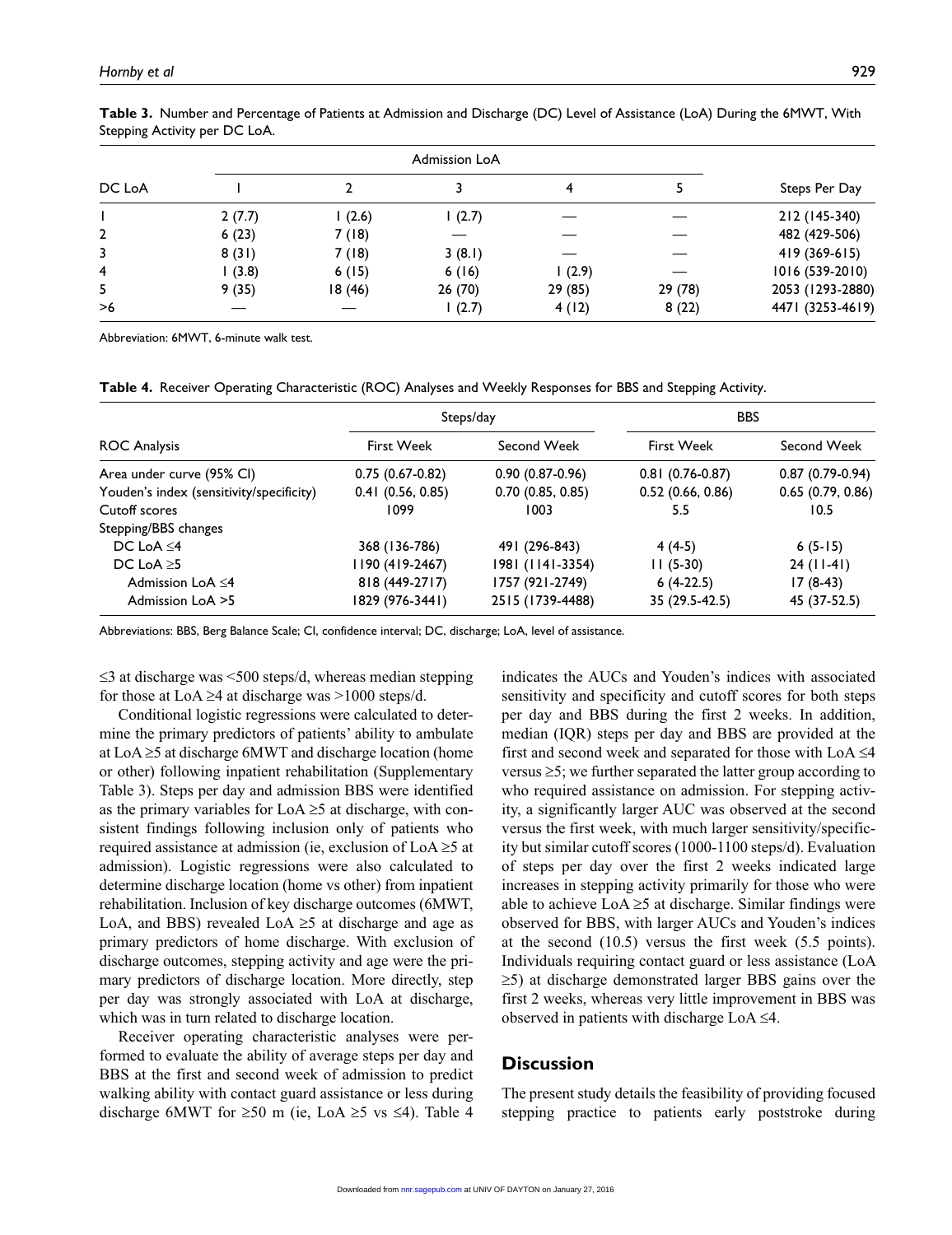inpatient rehabilitation and its relation to mobility outcomes. Similar training strategies have been applied to patients >1 month poststroke or later<sup>18</sup> but have not been implemented within the context of inpatient physical therapy and with patients who often require substantial physical assistance to walk. The observed median of  $\sim$ 1500 steps/d is 5 to 6 times greater than published reports of steps per session or daily repetitions of lower-limb exercise during traditional inpatient rehabilitation.<sup>14,15</sup> Patients were able to perform stepping practice at a high intensity for a longer duration per session (38% of sessions) as compared with published estimates  $(4.8\% \text{ of sessions}^{16})$ , although these data should be interpreted with caution because of low response rates. Furthermore, the percentage of patients who experienced a significant adverse neurological or cardiopulmonary event was consistent with normative data.<sup>35</sup> This latter finding points toward the preliminary safety of this protocol, consistent with a recent meta-analyses indicating the relative safety of aerobic training in patients poststroke.<sup>9</sup>

The findings of strong to moderate correlations between steps per day and improvements in locomotor and nonlocomotor outcomes, including discharge location, are consistent with data from more controlled studies involving individuals with chronic locomotor impairments poststroke.<sup>4,18</sup> Whereas other factors previously identified as determinants of walking outcomes, such as age,  $36$  strength, and balance $37$  were also significant predictors, stepping activity demonstrated the highest correlation above and beyond these other variables. Reasons for this finding are not entirely clear, although the amount of stepping practice could better reflect the capacity of neuromuscular and cardiovascular systems (ie, strength, balance, cardiovascular endurance) as compared with any single measure of impairment. Providing focused training may also contribute to gains in motor function, which could in turn facilitate motor recovery. The lack of a comparison group or more controlled experimental testing prohibits identification of a causal relationship between stepping activity and outcomes. Nonetheless, the data represent what may be achieved when a modifiable treatment variable, such as amount of stepping practice, is prioritized during inpatient rehabilitation therapies to presumably affect locomotor outcomes.

The present data contrast with previous findings suggesting little relationship between stepping activity recorded during single observations and measures of walking performance, $^{14}$  although the present findings are consistent with more recent data demonstrating a positive relationship between stepping activity (repetitions<sup>15</sup> or time<sup>28</sup>) and locomotor outcomes. In these latter studies, however, the amount or time of stepping practice was generally still very low, and the correlation between stepping activity and changes in locomotor outcomes presented in the current study ( $r = 0.65$  or  $r^2 = 0.42$  for 6MWT) are greater than those presented previously ( $r^2$  = 0.26 for 10-m walk<sup>15</sup>). The

stronger correlations observed in this study likely represent both the functional limitations of the patients and the therapists' ability to maximize stepping practice. For example, despite attempts to maximize stepping activity across patients, the median number of steps per day were <500 steps/d in patients who required at least moderate assistance at discharge. Although the amount of practice is almost double that of stepping activity typically performed in the clinical inpatient setting, $14,15$  the lack of substantial early improvements in selected outcomes (ie, BBS scores) mirror the small changes in stepping activity that these patients were able to achieve. Conversely, stepping practice increased substantially in those who required less assistance at discharge (LoA  $\geq$  5), which accompanied their larger gains in walking function and balance. Analyses of these relationships appear to predict recovery of walking function fairly accurately, although such predictions are valid only if focused stepping practice is prioritized.

The findings that stepping activity was significantly related to improvements in nonwalking activities such as BBS, bed mobility, and transfers are of additional interest because these tasks were not the focus of therapeutic interventions. Practice of these tasks certainly occurred during weekly assessments and family training and likely during occupational therapy as deemed appropriate by the treating therapists. However, attention to these tasks during physical therapy sessions was minimal as compared with traditional rehabilitation.<sup>14,38</sup> Such improvements may have resulted from the substantial amounts of stepping practice provided, where performance of unpracticed mobility tasks may improve with practice of higher-level skills, as suggested previously.<sup>39,40</sup>

The primary limitations of this investigation include the lack of a control group and long-term follow-up to evaluate the comparative efficacy following discharge. Given these limitations, the primary objective of the present study was to apply training strategies established in previous trials on patients early poststroke within the constraints of inpatient rehabilitation and without stringent inclusion criteria. Performing controlled, randomized trials that manipulate physical therapy interventions billed to third-party payers is difficult, and many studies assess experimental interventions in addition to standard or usual rehabilitation care (eg, Duncan et al<sup>41</sup> and Pohl et al<sup>42</sup>). Future studies may attempt to evaluate the potential effectiveness of these stepping strategies applied during inpatient rehabilitation early poststroke, including the use of various feedback strategies of stepping activity to patients and therapists.<sup>28</sup> However, comparisons with more conventional interventions will likely require alternative (nonrandomized) study designs. Evaluation of these interventions using a prospective design may also minimize any potential selection bias associated with retrospective investigations and may improve response rates with outcomes (eg, 10-m walk) and interventions (intensity measures).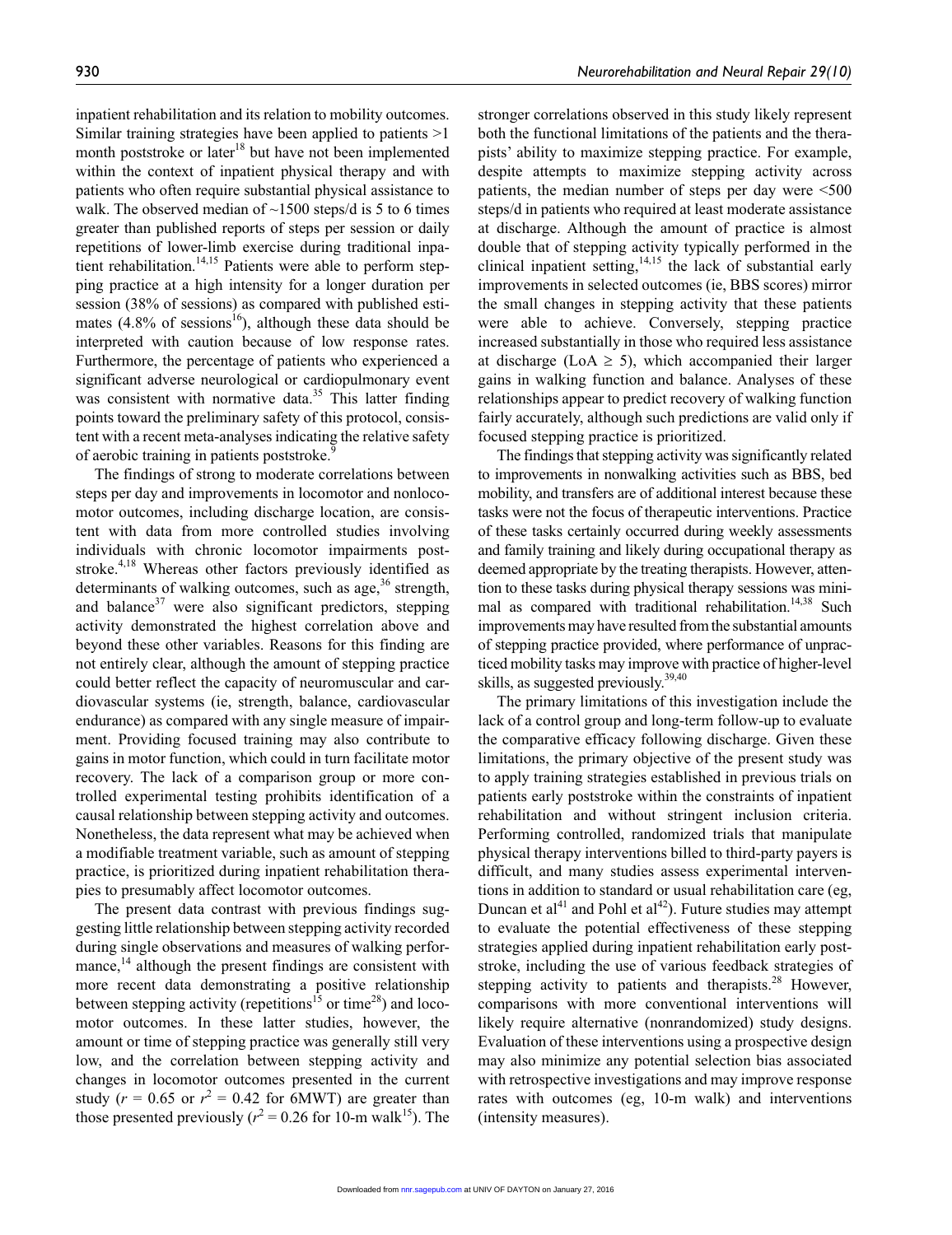Despite these limitations, evaluation of the present data may provide the basis for initial comparisons to estimate expected changes for future studies. For example, gains in 6MWT in patients with  $LoA \leq 4$  at admission (median [IQR]  $\Delta 6MWT = 87$  [26-198] m) compare favorably with those described in patients with nonambulatory stroke receiving robotic-assisted gait training (76 [34-138] m) to control physical therapy  $(35 [9-73] m)^{42}$  Furthermore, improvements in balance (median [IQR]  $\triangle BBS = 14$  [5-28]) are comparable to those achieved in traditional rehabilitation<sup>43</sup> or following circuit training interventions $38$  (mean  $\Delta$  = 6-12 points), where specific balance tasks were practiced more extensively. Application of this high-intensity intervention within the constraints of regular rehabilitation appears to elicit sufficient gains in locomotor function while not compromising other functions.

# **Conclusions**

In summary, the present data suggest that delivery of large amounts of focused, repeated stepping practice in patients with severe motor deficits poststroke during inpatient physical therapy sessions is feasible. Furthermore, such stepping activity is related to gains in locomotor and nonlocomotor mobility outcomes, including discharge LoA and location (home vs other). The training strategies utilized were consistent with mechanisms underlying plastic changes in the nervous system $13$  and with training principles utilized to enhance motor skill acquisition<sup>10</sup> and exercise performance $^{12}$  in healthy individuals. The interventions did not require substantial additional assistance (one rehabilitation aide as available), nor were automated (ie, robotic) devices utilized. Rather, therapists prioritized practice of these higher-level walking skills early poststroke in an attempt to improve mobility outcome as opposed to utilizing more traditional strategies that gradually progress the difficulty of practiced tasks based on the patient's current functional level.39 Further work is required to adequately assess the efficacy of these strategies early poststroke to improve long-term outcomes, particularly as compared with more traditional rehabilitation interventions.

#### **Declaration of Conflicting Interests**

The author(s) declared no potential conflicts of interest with respect to the research, authorship, and/or publication of this article.

### **Funding**

The author(s) disclosed receipt of the following financial support for the research, authorship, and/or publication of this article: Funding was provided by National Institute of Disability and Rehabilitation Research-H133B031127 and H133B140012, the Chicago Blackhawks Foundation, the Bullock Foundation, and a Henry Betts Award.

#### **Supplementary Material**

Supplementary material for this article is available on the *Neurorehabilitation & Neural Repair* website at [http://nnr.sage](http://nnr.sagepub.com/content/by/supplemental-data)[pub.com/content/by/supplemental-data](http://nnr.sagepub.com/content/by/supplemental-data).

#### **References**

- 1. Lord SE, McPherson K, McNaughton HK, Rochester L, Weatherall M. Community ambulation after stroke: how important and obtainable is it and what measures appear predictive? *Arch Phys Med Rehabil*. 2004;85:234-239.
- 2. Preston E, Ada L, Dean CM, Stanton R, Waddington G. What is the probability of patients who are nonambulatory after stroke regaining independent walking? A systematic review. *Int J Stroke*. 2011;6:531-540.
- 3. Lord SE, Rochester L. Measurement of community ambulation after stroke: current status and future developments. *Stroke*. 2005;36:1457-1461.
- 4. Moore JL, Roth EJ, Killian C, Hornby TG. Locomotor training improves daily stepping activity and gait efficiency in individuals poststroke who have reached a "plateau" in recovery. *Stroke*. 2010;41:129-135.
- 5. Moore SA, Hallsworth K, Plotz T, Ford GA, Rochester L, Trenell MI. Physical activity, sedentary behaviour and metabolic control following stroke: a cross-sectional and longitudinal study. *PLoS One*. 2013;8:e55263.
- 6. Bobath B. *Adult Hemiplegia: Evaluation and Treatment*. 3rd ed. Oxford, UK: Butterworth-Heinemann; 1990.
- 7. Kollen BJ, Lennon S, Lyons B, et al. The effectiveness of the Bobath concept in stroke rehabilitation: what is the evidence? *Stroke*. 2009;40:e89-e97.
- 8. Macko RF, Ivey FM, Forrester LW, et al. Treadmill exercise rehabilitation improves ambulatory function and cardiovascular fitness in patients with chronic stroke: a randomized, controlled trial. *Stroke*. 2005;36:2206-2211.
- 9. Pang MY, Charlesworth SA, Lau RW, Chung RC. Using aerobic exercise to improve health outcomes and quality of life in stroke: evidence-based exercise prescription recommendations. *Cerebrovasc Dis*. 2013;35:7-22.
- 10. Schmidt R, Lee T. *Motor Control and Learning: A Behavioral Emphasis*. 3rd ed. Champaign, IL: Human Kinetics Inc; 1999.
- 11. Hornby TG, Straube DS, Kinnaird CR, et al. Importance of specificity, amount, and intensity of locomotor training to improve ambulatory function in patients poststroke. *Top Stroke Rehabil*. 2011;18:293-307.
- 12. Katch VL, McArdle WD, Katch FI. *Essentials of Exercise Physiology*. Baltimore, MD: Lippincott Williams & Williams; 2011.
- 13. Kleim JA, Jones TA. Principles of experience-dependent neural plasticity: implications for rehabilitation after brain damage. *J Speech Lang Hear Res*. 2008;51:S225-S239.
- 14. Lang CE, Macdonald JR, Reisman DS, et al. Observation of amounts of movement practice provided during stroke rehabilitation. *Arch Phys Med Rehabil*. 2009;90:1692-1698.
- 15. Scrivener K, Sherrington C, Schurr K. Exercise dose and mobility outcome in a comprehensive stroke unit: description and prediction from a prospective cohort study. *J Rehabil Med*. 2012;44:824-829.